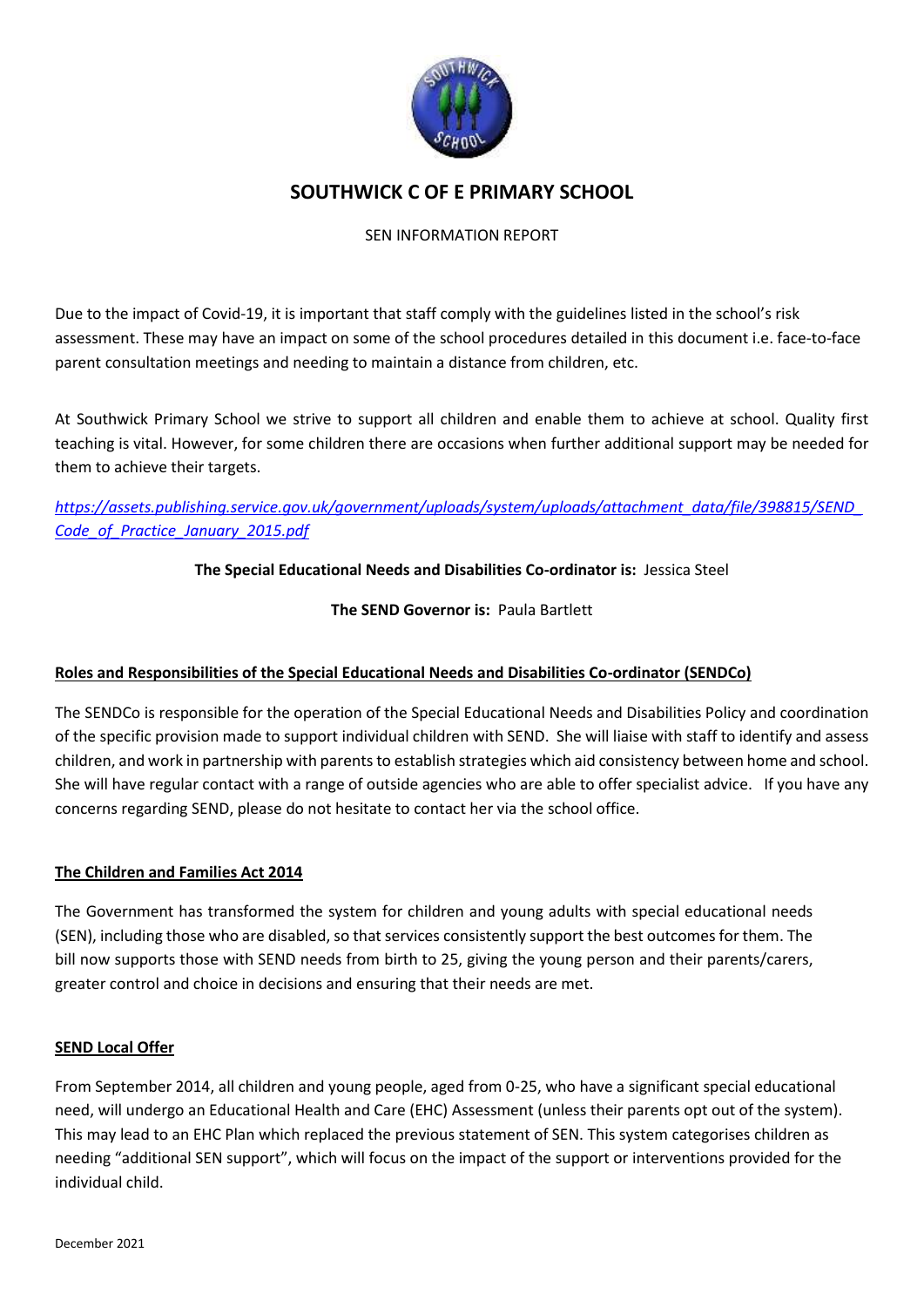The Local Authority has a duty to support a young person and their parents so that they are able to develop and be prepared for adult life. It is a requirement of all Local Authorities to publish their Local Offer so that it is available to parents to explain how they will use their expertise to support children with SEND. The Wiltshire Local Offer can be accessed at: [www.wiltshire.gov.uk/localoffer.htm.](http://www.wiltshire.gov.uk/localoffer.htm)

Our intention is to explain how Southwick Primary School is able to offer provision to its pupils and how it is able to communicate with families and carers.

We have provided what we feel would be important information for parents and carers and we will continually add and update information as necessary.

# **How will Southwick School support my child achieve their potential?**

We believe that all children should have access to a broad and balanced curriculum through 'quality first teaching'. Teachers set high expectations for every pupil, whatever their prior attainment. Appropriate objectives, taught using a range of teaching and learning styles, provide a curriculum that matches each child's needs as closely as possible and aims to remove barriers to pupil achievement.

All our classes are supported by teaching assistants; pupils are offered additional 1:1 tuition, small group work or catch up programmes where needed, and these may take place in or outside of the classroom.

We provide support for children with a range of needs including: Communication and Interaction; Cognition and Learning; Social, Emotional and Mental Health Difficulties; Sensory and Physical Needs. We strive to be a fully inclusive school, in which all children are supported according to their needs in line with the school's policy for equality of opportunity.

# **What should I do if I think my child has SEND?**

Your first point of contact is the class teacher who will be able to discuss with you any issues that you have about your child. This can be done informally or you can request a formal appointment. There is also an opportunity to discuss concerns at our regular parent consultation evenings.

#### **Who can I contact for further information?**

The SENDCo will also be happy to discuss any concerns you may have. She is in school on Tuesdays and Wednesdays and can be contacted via the school office or class teacher.

Miss Bev Webb, our school Parent Support Adviser (PSA), is also available to discuss wider family issues, offer advice and signpost relevant services.

Paula Bartlett is our SEND governor who could also attend the meeting if you felt that it would be appropriate.

The Special Educational Needs Code of Practice (2015) outlines the requirements for children identified with SEN. Further information can also be found in our school [SEN Policy](http://www.southwick.wilts.sch.uk/pdf/policies/SEN.pdf) which is located on the school website.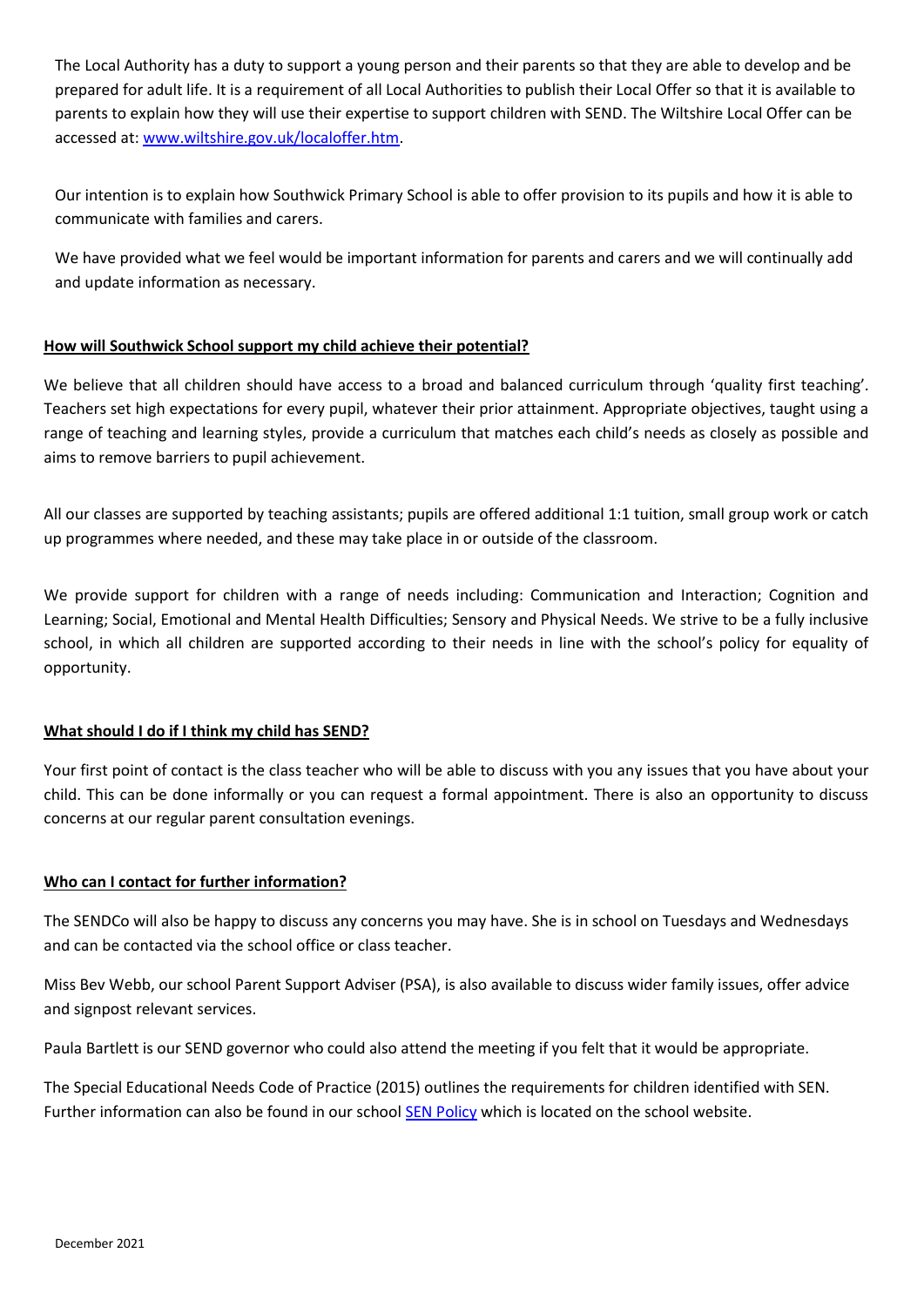#### **How does the school know if my child needs extra help?**

We identify and assess children with SEND as early and as thoroughly as possible using the revised SEN Code of Practice (2015). Children are identified as having SEND in a variety of ways, including:

- Liaison with any previous school or early years setting
- The child working significantly below expected progression levels
- Concerns raised by parent/carer
- Concerns raised by teacher
- Liaison with external agencies, e.g. physical health diagnosis from paediatrician

There are four types of Special Educational Needs and Disabilities (SEND), described in the SEN code of practice:

- Communication and Interaction (including speech and language and social communication)
- Cognition and Learning
- Social, Emotional and Mental Health Difficulties
- **•** Sensory and Physical Needs

Parental views are sought, initially through a meeting with the class teacher, so that concerns are discussed and they are aware of the support given. Parents are encouraged to give additional information that may help support the provision for their child`s needs. Regular meetings are held where progress is reviewed and the next steps for provision made.

#### **How are children assessed?**

All children are assessed both formally and informally on a regular basis. Pupil progress is regularly monitored by the SENDCO and senior leadership team and each child's progress is compared to that of their peers, as well as school and national data. If your child is identified as not making expected progress from their individual starting point, support is then considered or implemented. If they continue to have difficulties, special educational needs (SEN) may be considered and they will be placed on the SEN register. Parents will be informed of this. Your child will be set targets which will be outlined in an Individual Education Plan (IEP). This helps teachers to plan additional provision and track your child's progress. If significant progress is then made, and it is considered appropriate, they will be removed from the SEN Register.

# **What happens next?**

#### **My Support Plan**

If your child continues to make limited progress or develops a variety of needs, the school may start a My Support Plan. At this point, permission will be sought from parents for the school to refer the child to a specialist professional eg. Speech and Language Therapist or Educational Psychologist. This will help us to understand the child's needs better and how to support them effectively. Parents will always be asked for permission for this referral and will always be involved in the outcome.

After reviewing the My Support Plan targets and advice from professional over a period of time, the school may request an Education and Health Care (EHC) assessment. We will always seek your permission.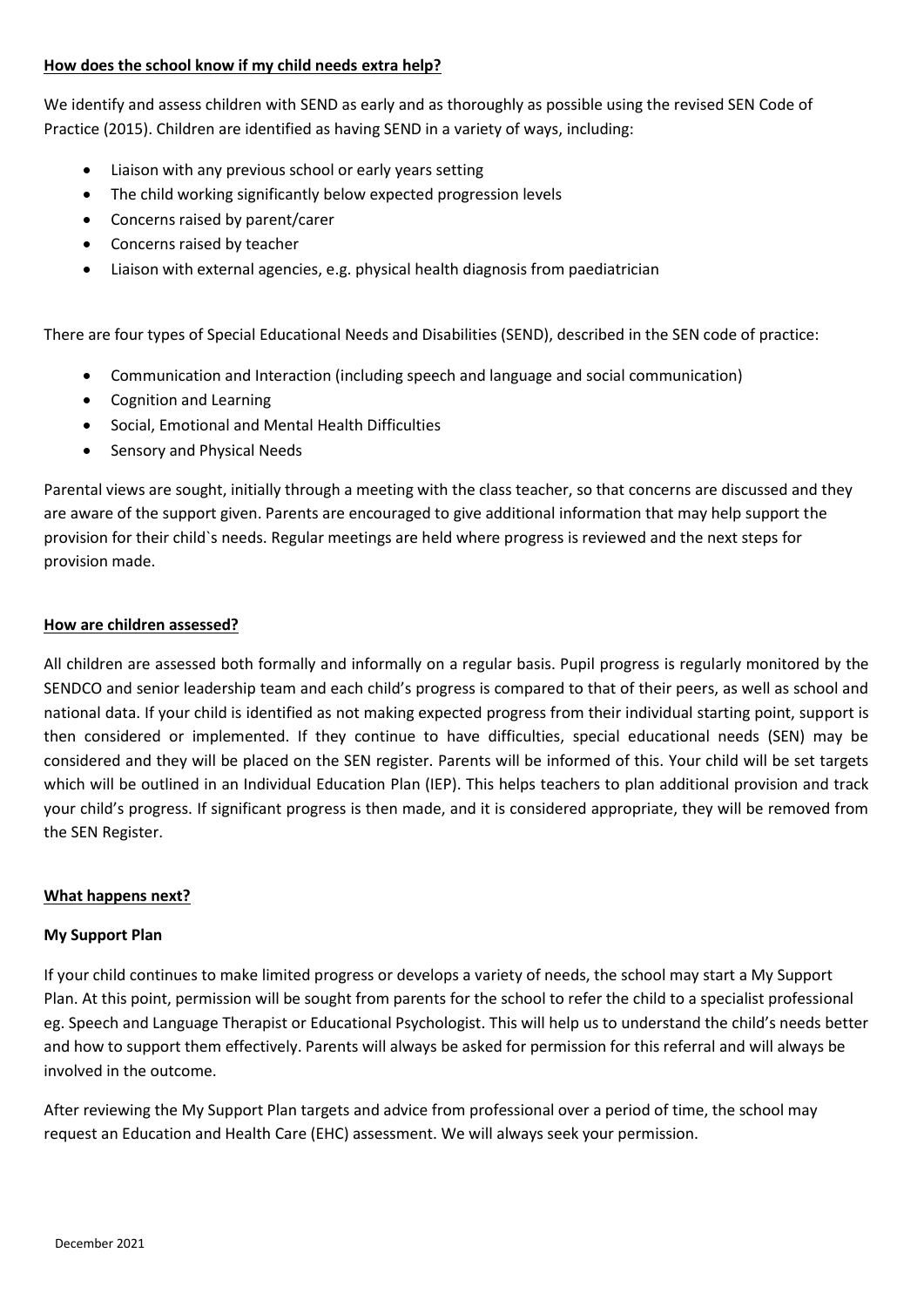#### **How will I be informed about my child`s progress?**

You will be informed about your child`s general progress and targets through meetings with the class teacher three times a year, which may be part of a parent`s consultation meeting. In addition, you will also receive your child`s annual report.

# **Will the curriculum be matched to my child`s needs?**

We firmly believe that class teachers are responsible for teaching all children in a way which meets their needs. In line with the Code of Practice, there is an expectation that quality first teaching, where learning is scaffolded to match the needs of each child, is the first response to meeting the needs of all children. All children are entitled to a broad and balanced, differentiated curriculum that provides for the development of knowledge, understanding and skills that they will need in order to become active and responsible citizens.

As young children develop, they should be involved more in decisions about their future. In school, we will regularly talk to children and listen to the things they say they find difficult about school life and learning. All teachers and support staff who work with the children will be made aware of their needs and the things that they find useful to support their learning or specific areas that they find difficult. A child who has a My Support Plan or an EHC Plan will have a One Page Profile, which is created so adults working with the child understand what is important to them and how they like to be supported with their learning.

Teachers work closely with support staff to plan and assess the impact of support and interventions and how they can be linked to classroom teaching. Strategies and support used will be recorded on the provision maps for each class and may include:

- Pre-teaching topic vocabulary
- small group or individual targeted adult support
- Questioning styles
- Visual prompts and task cards
- Multi-sensory teaching and learning
- Resources including ICT

For children who have difficulties with gross motor skills, a twice weekly session is available to follow a specific focused programme or targeted provision from an occupational therapist report.

Some children may need additional support if emotional issues are having an impact on their learning. Mrs Lane, our school Emotional Literacy Support Assistant (ELSA) is available to provide support for children, mainly at KS2, through 1:1 discussions. Parents will be informed if any support is offered.

# **What outside agencies can be accessed by the school?**

Early identification and intervention will support children`s progress but, if a child is identified as having SEN, outside agencies and professionals may become involved to provide specialist assessment and support. Any involvement of specialists will need parental permission and reports will be shared with parents. They may be invited to attend meetings held in school if it is appropriate.

Outside agencies which can be accessed by school are:

- Educational psychologists
- Specialist Advisory Teachers Service (SSENS)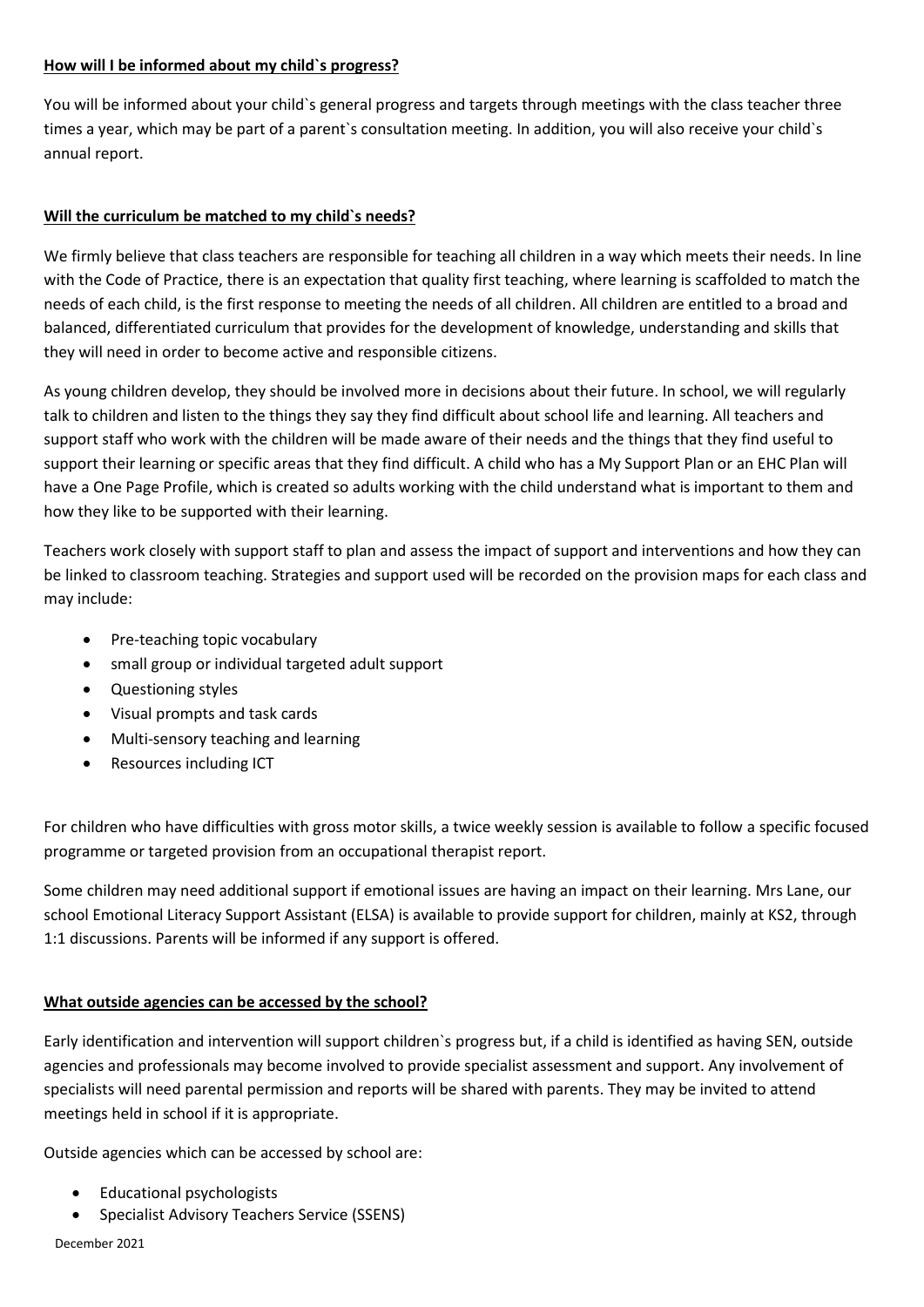- Occupational therapists
- Visual and hearing impairment service
- Ethnic Minority and Traveller Advisory Service (EMTAS)
- Parent Support Advisor
- Speech and Language Therapy Service
- Child and Adolescent Mental Health Services (CAMHS)
- Behaviour Support Service
- School Nurse

The Educational Psychologist allocated to each school. He/she would normally only work directly with pupils with more complex needs or who have not responded well to the interventions that have been implemented.

#### **What training do staff receive on supporting children with SEND?**

The SENDCo attends regular cluster meetings and updates staff on any training that may be beneficial. Whole school or individual training is given from outside agencies to support specific needs or whole school issues. Staff are also signposted to any specific training that is given by the local authority or the Trowbridge Collaborative.

#### **What support is there for parents/carers?**

The SENDCo is available to discuss any issues in more depth. She is generally available on a Tuesday or Wednesday and appointments can be made through the school office.

Weekly, informal coffee/ tea afternoon sessions are available with the school PSA. These are generally held at 2.30pm on a Wednesday afternoon. She is also available for individual meetings before and after school on most days.

Both staff are able to signpost parents to additional support including various parenting sessions.

#### **What if I have a complaint?**

If parents/carers have a complaint concerning provision for their child they should initially discuss this with the class teacher. If this proves unsuccessful, the matter should be referred to the SENDCo and/or Head Teacher. Should the matter still be unresolved the parents/carers should contact the SEN governor, Paula Bartlett. If the complaint remains unresolved, the Chair of governors should be involved and finally the complaint should be taken to the local authority and/or Secretary of State.

#### **How will my child be prepared and supported to join the setting or transfer to a new setting?**

Visits to our school are warmly welcomed. You will be given a personal tour of the school by our Head Teacher. To arrange a visit please call the school office on 01225 763325 or admin@southwick.wilts.sch.uk

Our school has good links with pre-school settings, especially with Busy Bees playgroup which is located in our school grounds.

A meeting will be held for any child receiving additional support in their pre-school, before they start school. All stakeholders are able to share their views and look at the best way to support the child`s transition into school. If it is felt relevant, the Early Years TA or class teacher will visit the pre-school in order to begin to develop a relationship with the child.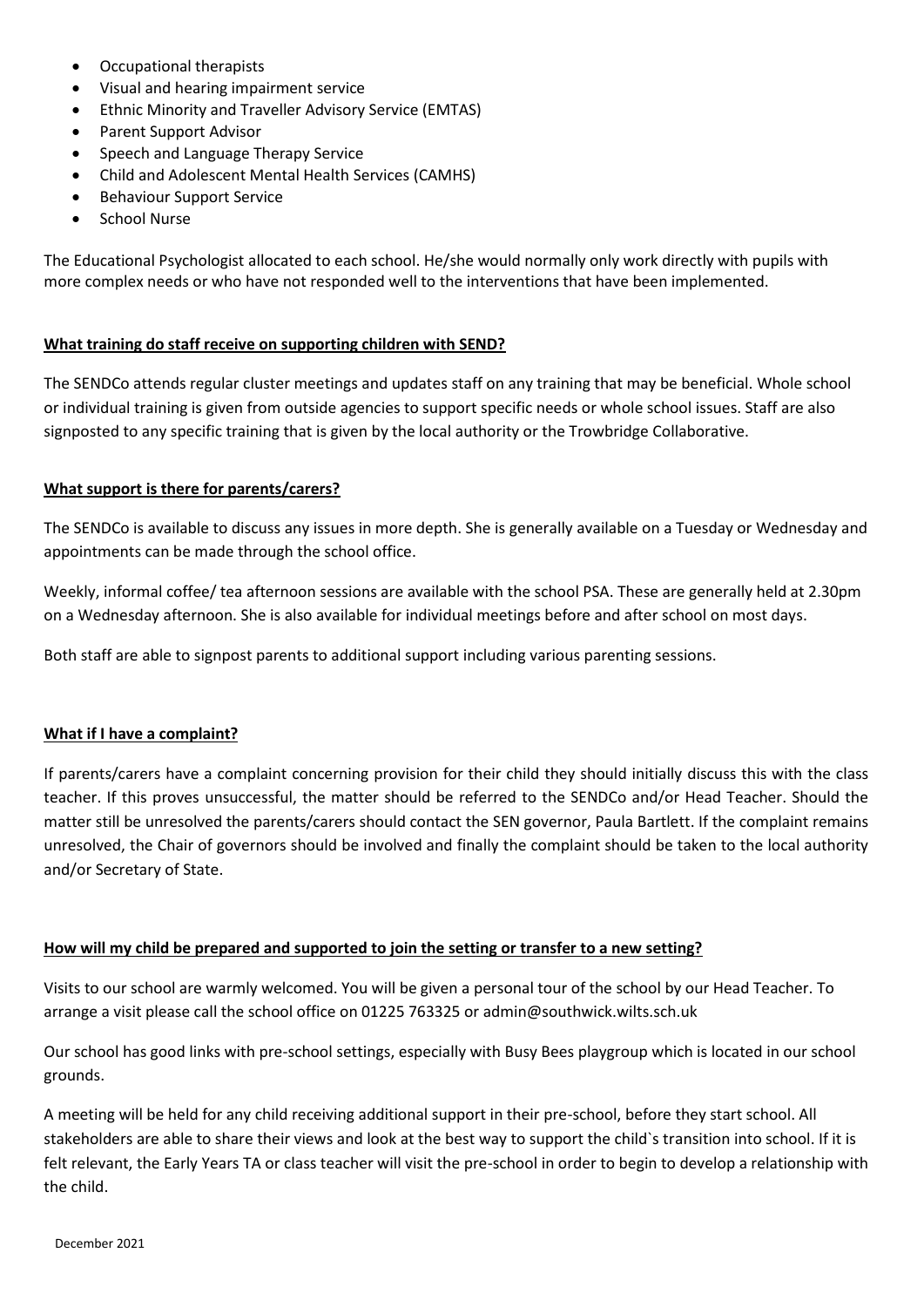When a child is nearing their time to transfer to secondary school, the SENDCo and/or the class teacher will have additional meetings with the new setting and additional transition sessions may be put into place. It is sometimes possible for a TA to support the child during these visits.

If a child transfers from another school, the SENDCo will contact the previous setting so that important information is passed on quickly.

# **How accessible is the setting?**

Our building is on one level. There is easy access into the school and the mobile classrooms are accessed by a ramp. Disabled parking is available in the playground. Disabled toilets are available near the school office and between Potter and Sharman classes. Additional physical needs are assessed on an individual basis.

#### **What if my child has medical needs?**

If a pupil has a medical need then a Care Plan is compiled with support from the school nurse and in consultation with the parents. This plan is then shared with all staff involved with that child.

Staff will receive any training necessary to meet these needs. There are trained first aiders on the staff, including a paediatric first aider.

Where necessary, medicines are administered in school, but only in agreement with parents/carers and where a signed medicine consent form has been filled in. All medicines are kept securely in the school office or office fridge and each time medicines are taken they are signed for by a staff member. Asthma inhalers are kept in the child`s class and when used it is noted on their individual log sheets

# **Does the school provide any dietary support?**

Meals are cooked on the premises thus specific dietary requirements can be catered for. Currently we provide support for dietary needs by providing **gluten free foods and dairy and soya free products**.

# **How are children included in trips and after school activities?**

We are a fully inclusive school and ALL children are encouraged to take part in clubs. Specific needs are shared with the adults responsible for the club. When trips are arranged, the class teacher will look at the suitability of the venue to support the needs of the children. Specific needs are always discussed with parents /carers on an individual basis to enable them to be included.

# **How is my child supported if they find time on the playground difficult or feel bullied?**

Some children find playtimes challenging. All staff on duty are made aware of the children who may need additional support. Two sports coaches are available at lunchtimes to encourage children to take part in different activities. Mrs Davis, (Early Years TA and MDSA) runs 'The Chill Zone' where children are able to take part in craft and drawing activities during lunchtimes. This support is also available to children who feel that they are being bullied or have friendship issues and need somewhere safe to play. Social skills groups are also arranged for children when it is felt appropriate.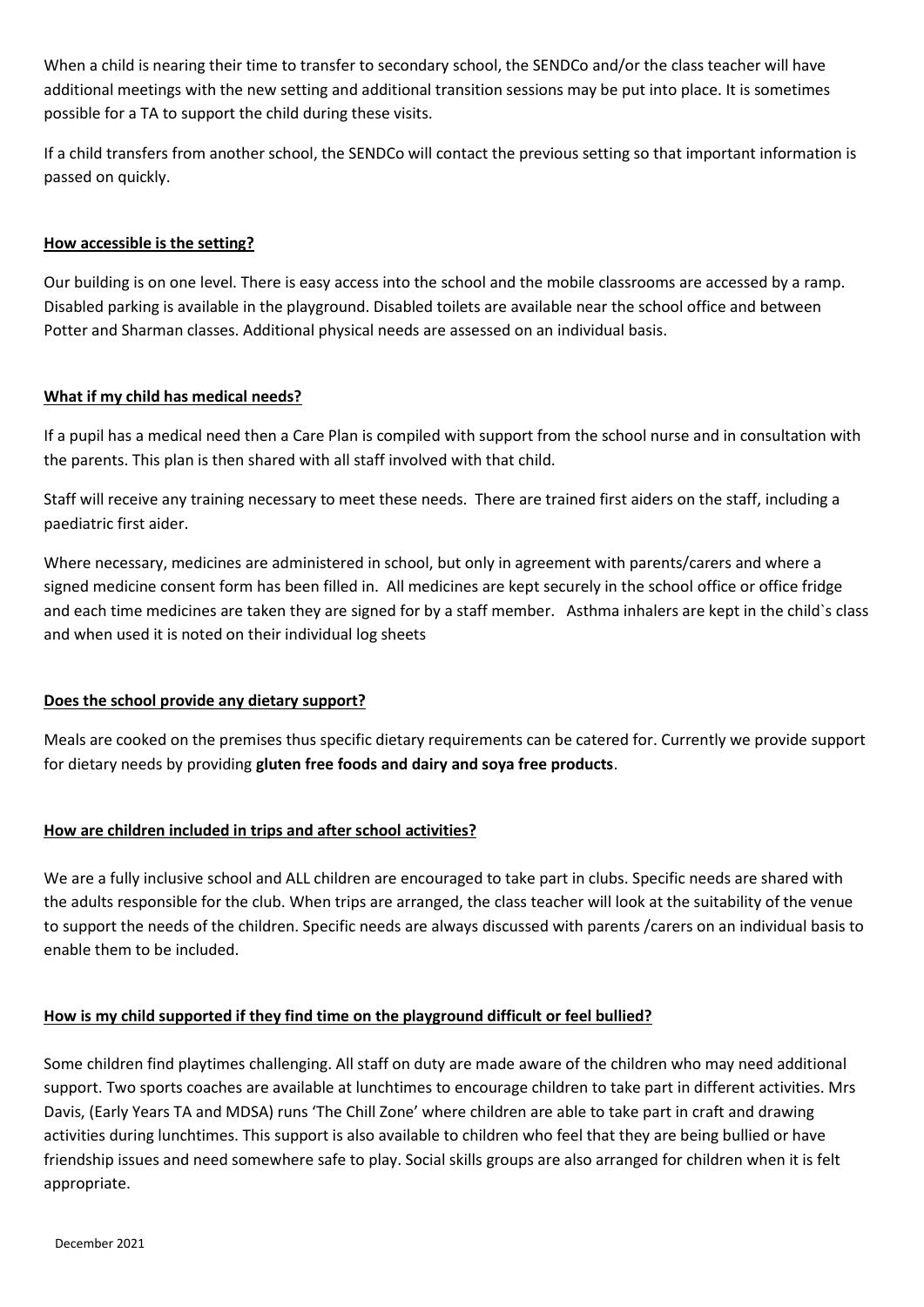#### **SCHOOL INFORMATION**

#### **What type and how many complaints did you receive last year? How were they resolved?**

During 2020-21 there have been no complaints regarding SEN provision. If you feel that you have a problem regarding SEN provision, please arrange a meeting with Mrs Steel and/or Mrs Shellard.

Paula Bartlett, our SEND governor, could also attend the meeting if you felt that it would be appropriate.

#### **How many children have additional needs?**

Data at beginning of Autumn term 2021**:**  Additional SEN support (22 children). My Support Plan (10 Children) Total = 32 children EHCP = 3 children.

This gives a total of 35 children which is 19.6% of the children on roll

The breakdown of SEND children in each year group:

| Year group              | <b>SEND Children</b> | My Support Plan Children | Children with ECHP's |
|-------------------------|----------------------|--------------------------|----------------------|
| <b>Foundation Stage</b> | 0 children           | 0 children               | 0 children           |
| Y1                      | 3 children           | 0 children               | 1 child              |
| Y2                      | 3 children           | 1 child                  | 0 children           |
| Y3                      | 5 children           | 0 children               | 1 child              |
| Υ4                      | 3 children           | 5 children               | 0 children           |
| Y5                      | 5 children           | 1 child                  | 1 child              |
| Υ6                      | 3 children           | 3 children               | 0 children           |

There are many SEND terms that are abbreviated which can lead to confusion. Below is a glossary which may be useful: